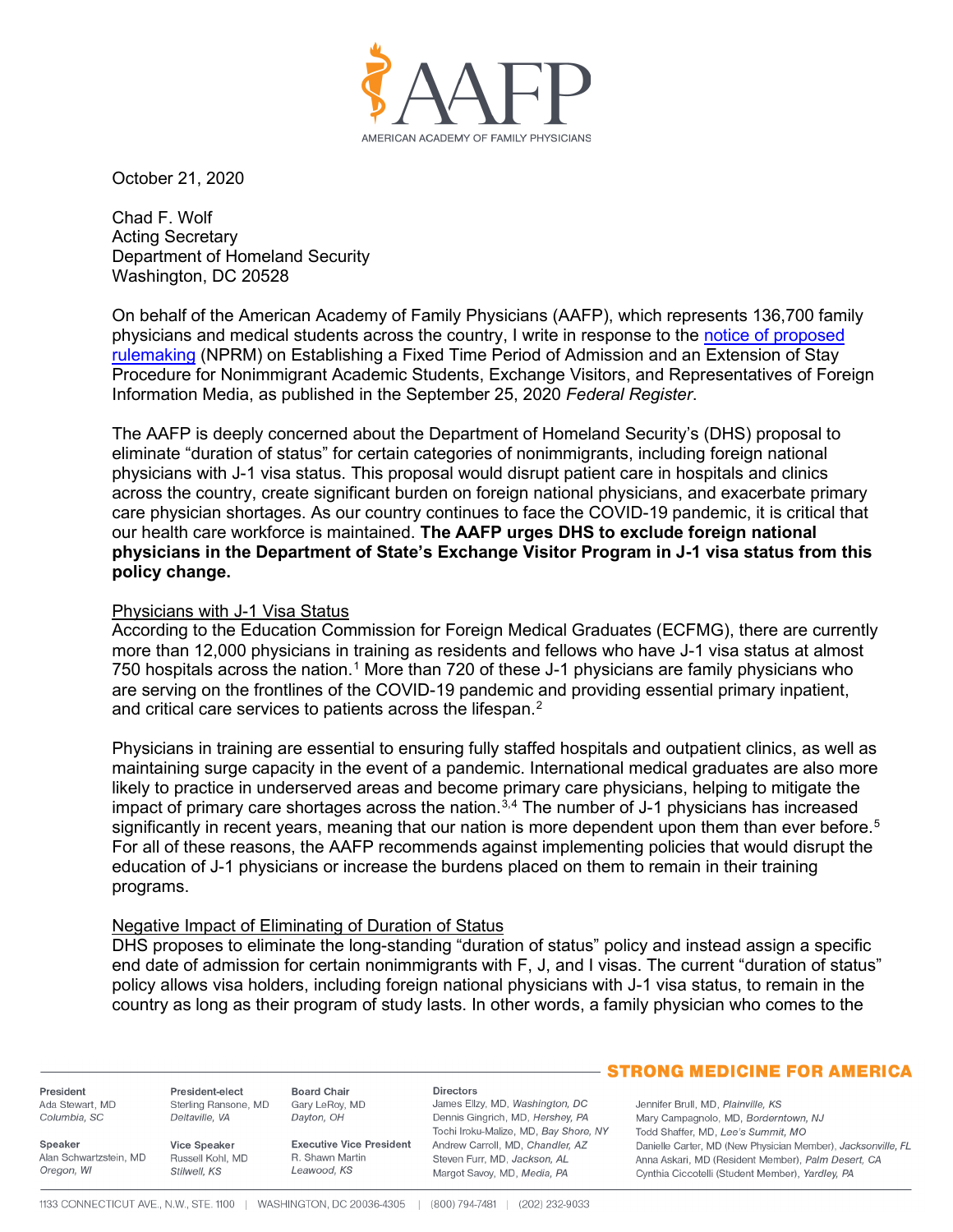Acting Secretary Wolf October 21, 2020 Page 2 of 3

United States for their three-year residency training is considered compliant with the terms of their visa as long as they continue to be in the training program.

DHS is proposing to change this policy and provide visa holders with a fixed time period during which they can be in the country. This time period will be four years for most visa holders, but two years for some based on their country of origin. If the visa holder needs to stay longer to complete their training program, they will have to apply directly to DHS for an extension.

We believe that eliminating "duration of status" and replacing it with a fixed time period of admission could disrupt the training programs of thousands of J-1 physicians, and subsequently jeopardize care continuity and access for patients. J-1 physicians would be required to apply each year for an extension of stay through the U.S. Citizenship and Immigration Services (USCIS) or through a consulate outside of the country. Current USCIS processing times indicate that it takes between five and 19 months for this application to be processed, and we expect that the processing time would increase with an influx of applicants due to this policy change. $6$  This timeframe is untenable for physicians in training, as most residency and fellowship contracts are issued only three to five months ahead of the July 1<sup>st</sup> start date of each new academic training year.

Family physicians who have J-1 visa status could also face unique challenges in meeting their training requirements if this proposal is finalized. Family physicians in training are required to provide continuous care to a patient population for 24 months in their second and third year of residency. If this relationship is disrupted, the physician may be required to restart their second year of residency, lengthening the overall time required for training. There is no exception to this policy for visa-related issues that may require the J-1 physician to stop working or leave the country. Accordingly, the AAFP is very concerned that the elimination of "duration of status" and requirement to apply for an extension will result in training interruptions for J-1 physicians. This is problematic for the J-1 physician themselves, as well as their fellow physicians in training and the residency program that the J-1 physician is working in.

Training interruptions will also worsen access and continuity of care for patients in underserved populations, further exacerbating health inequities. Given the significant negative impact that this proposal will have on physicians in training, their training programs, and their patients, the AAFP opposes the proposal to eliminate "duration of status" for visa holders and we urge DHS to retain "duration of status" for J-1 physicians.

# Additional Oversight Is Not Needed for J-1 Physicians

DHS indicates in the NPRM that it is necessary to elimination "duration of status" in order to improve oversight of visa holders to ensure that they are in compliance with their visa requirements and do not overstay. J-1 physicians are already closely monitored by the ECFMG and there is no evidence to suggest that they stay in the US longer than is permitted. While the AAFP recognizes the importance of ensuring our national security, we do not believe that any additional oversight of J-1 physicians is necessary, and therefore it is appropriate to maintain the "duration of status" policy for physicians in training.

All J-1 physicians are required to apply annually to ECFMG to renew their sponsorship. ECFMG conducts an annual review to confirm compliance and training progress in order to extend the authorized period of stay. The Accreditation Council for Graduate Medical Education (ACGME) also requires appropriate supervision for physicians in training, and all teaching hospitals have a staff